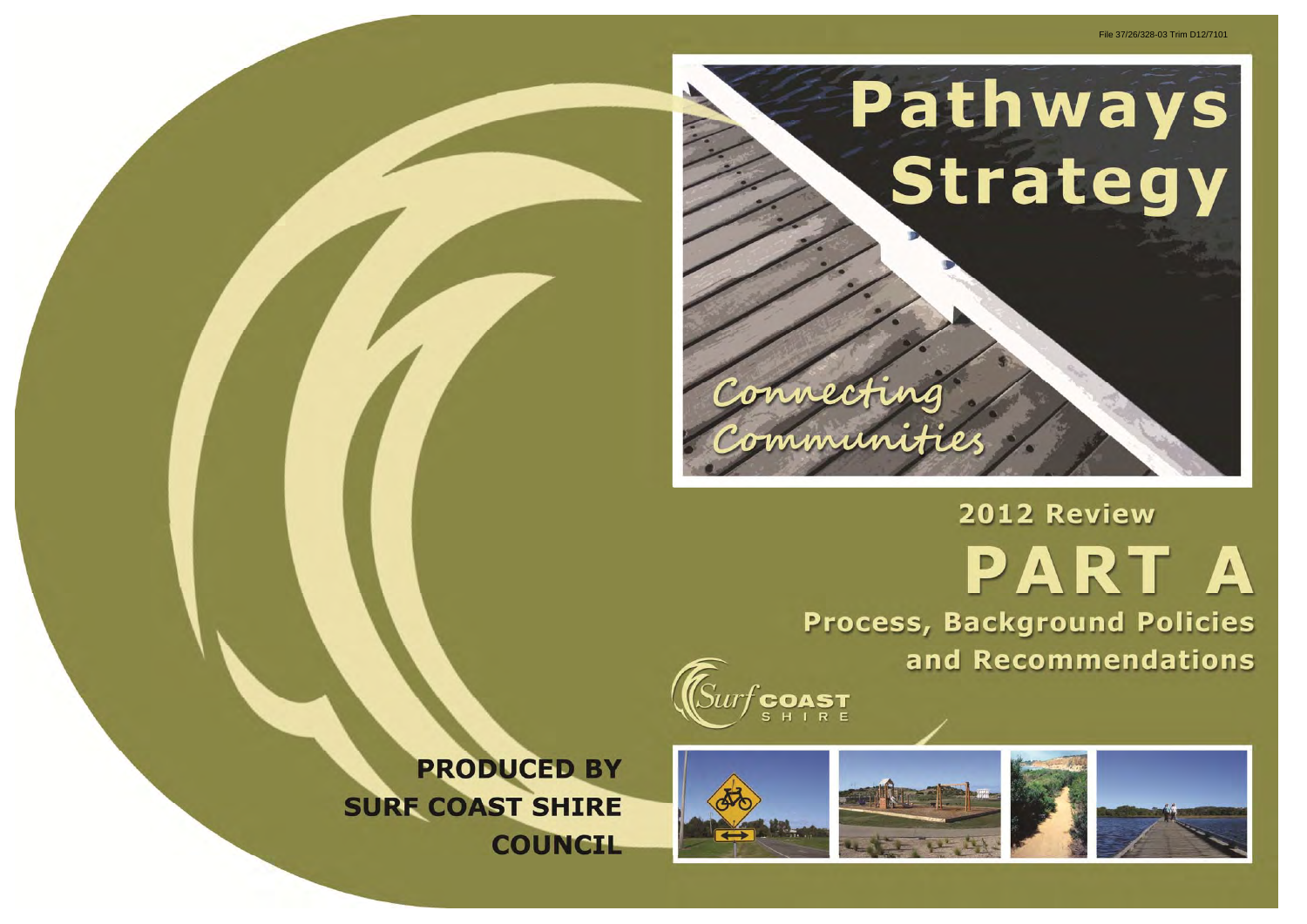## **EXECUTIVE SUMMARY**

Pathways have been identified as a major item of infrastructure required by the residents and visitors to the Surf Coast Shire. The many natural attractions within the Shire make it an ideal and desirable location for walking and cycling but the major road crossings and old pathway infrastructure means that the community is requesting more and improved pathways.

In 2006, Council adopted a Pathway Strategy following consultation with the community. The adopted plan provided a strategy to improve pathways throughout the Shire. In 2010, a review of this strategy was undertaken and included the following elements.

- $\bullet$  Regional Pathways that serve as arterial links joining towns and providing a facility of significance to the broader community.
- $\bullet$ Shared Pathways that are the collector pathway systems within towns.
- $\bullet$  Town Pathways that serve the local community linking peoples homes to the shared pathways.
- $\blacklozenge$  Bicycle routes that are the on road marked or signed bicycle network for both regional and local use.

The Pathways Group, comprising Council officers from across departments, reviewed information on all the pathways in the Shire which had been completed and updated the plans and tables.

The Group maintained the range of path and trail types in the Surf Coast Shire as adopted in 2006:

In developing the costs of works, the following table was established based on current prices at the time the Pathway Strategy was developed for works.

This review included an online submission and a series of consultation workshops in six towns and also a workshop with land managers involved in the provision of pathways in the Shire. Any missing gaps were identified and the relevance of the previously identified network revised.

The funding priority scoring system was based on the Shire's capital expenditure priority system and was modified to make it relevant to pathway requirements. The following system was adopted:

| <b>Criteria</b>                      | <b>Definition</b>                              | <b>Score</b> |
|--------------------------------------|------------------------------------------------|--------------|
| Strategic Value / Transport Linkage  | Considerations include links to existing       | 40%          |
|                                      | pathways, key services and public transport.   |              |
| Usage / Need                         | Considerations include proximity of primary    | <b>20%</b>   |
|                                      | destinations, evidence of use.                 |              |
|                                      | Consideration – does it reduce conflict        | 20%          |
| Safety / Environmental Consideration | between path users and road traffic? What is   |              |
|                                      | sight distance like? Will consideration reduce |              |
|                                      | impact on the environment?                     |              |
| <b>Community Desire</b>              | Is there strong community desire?              | 20%          |

| <b>Name</b>                        | Indicative cost per lineal metre                 |  |
|------------------------------------|--------------------------------------------------|--|
|                                    | 2010/2011                                        |  |
| Major Path MP                      | \$255 / m plain concrete                         |  |
| Major Path Gravel MPG              | \$90/m                                           |  |
| Shared pathway SP                  | \$240/m                                          |  |
| Shared Pathway gravel SPG          | \$70/m                                           |  |
| Pathway natural NP                 | \$1 / m for signs                                |  |
| Town Path TP                       | \$220/m                                          |  |
| <b>Town Path Gravel TPG</b>        | \$55 / m                                         |  |
| <b>Exclusive Bicycle Lanes EBL</b> | \$10,500 / km                                    |  |
| Bicycle and Parking Lanes BPL      | \$6,500 / km                                     |  |
| Line and Symbol Treatment ETL      | \$1,000 / km (line) and \$140 per bicycle symbol |  |
| Symbol only treatments ETL         | \$2,5000 / km                                    |  |
| Signs SNS                          | \$750 / km                                       |  |
|                                    |                                                  |  |

In determining the funding required for each year undertaken, previous years allocations for pathways works and the future budget projections were considered.

The following recommendations for future Surf Coast Shire capital expenditure budgets have been developed:

| <b>Pathway Category</b>              | <b>Annual Budget (Year 1-10)</b> |                         |
|--------------------------------------|----------------------------------|-------------------------|
| <b>Regional Pathways</b>             | \$100,000                        | <b>Shire Allocation</b> |
|                                      | \$50,000                         | <b>External Funds</b>   |
| <b>Shared Pathways</b>               | \$340,000                        | <b>Shire Allocation</b> |
|                                      | \$34,000                         | <b>External Funds</b>   |
| <b>Town Pathways</b>                 | \$200,000                        | <b>Shire Allocation</b> |
|                                      | \$40,000                         | <b>External Funds</b>   |
| <b>Bicycle Routes</b>                | \$10,000                         | <b>Shire Allocation</b> |
| <b>Surf Coast Shire Contribution</b> |                                  | \$650,000 per annum     |
| <b>External Funds</b>                |                                  | \$124,000 per annum     |
| <b>TOTAL BUDGET</b>                  |                                  | \$774,000 per annum     |

*Note: It is expected that these budget allocations will increase in line with CPI increases* 

| cost per lineal metre               |
|-------------------------------------|
|                                     |
| in concrete                         |
|                                     |
|                                     |
|                                     |
| ıns                                 |
|                                     |
|                                     |
|                                     |
|                                     |
| (line) and \$140 per bicycle symbol |
|                                     |
|                                     |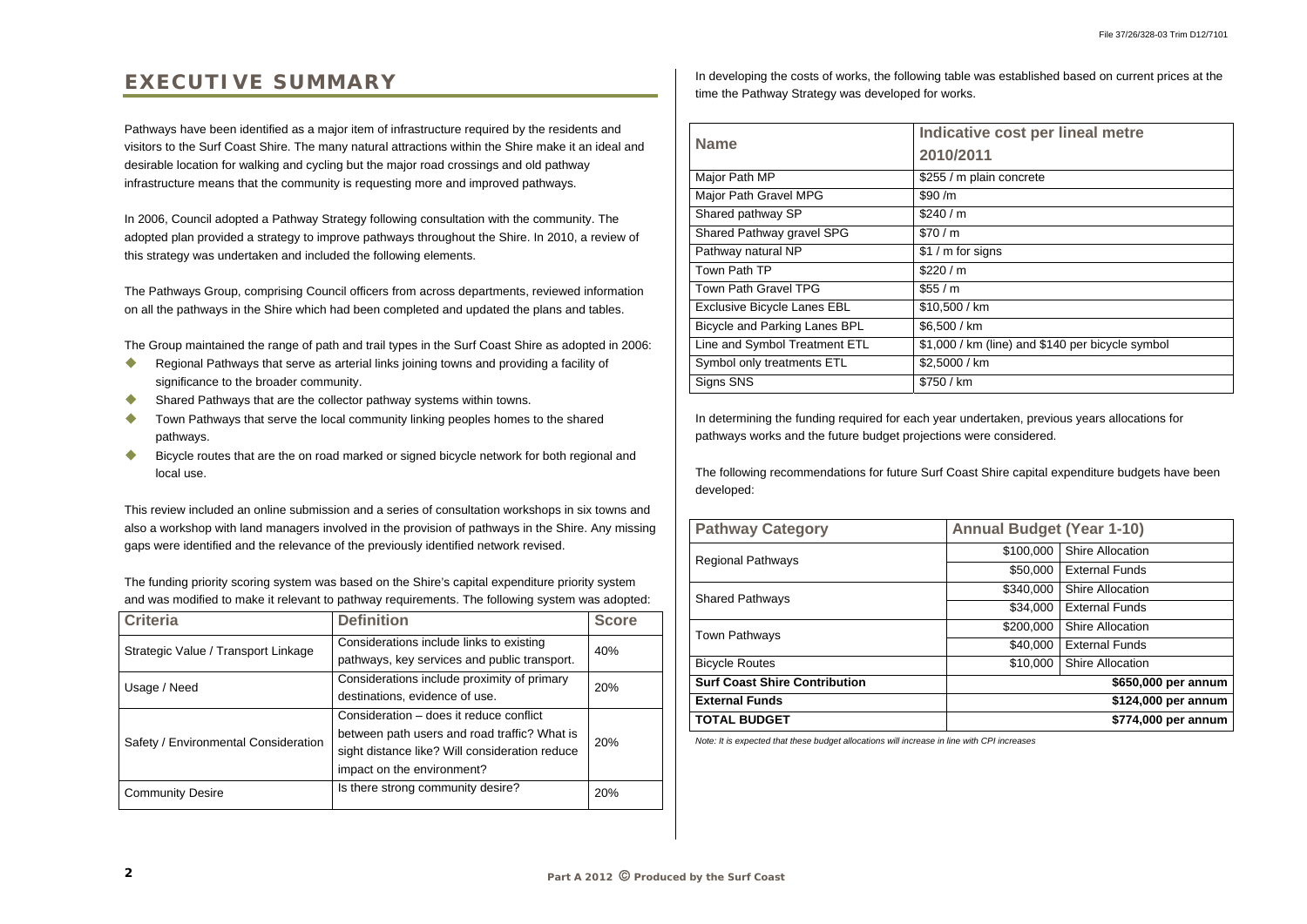The 2012 Pathway Strategy identifies just over \$37 million dollars of Pathway works, of which approximately \$24.9 million are under the responsibility of the Surf Coast Shire (including developers). It was therefore important to prioritise these pathways so that a realistic 10 Year Shire Priority Works Program could be developed.

A proposed budget was developed which recommends that the future budgets to be allocated by the Surf Coast Shire are \$650,000 per annum for each year. In addition to this funding, the program includes an anticipated \$124,000 per annum contribution from external funds (external grants, special charges schemes). This provides a total budget allocation over 10 years of \$7.74 million with council contributing \$6.5 million.

Where a proposed priority pathway is indicated as the responsibility of another agency, the Surf Coast Shire would act as an advocate on behalf of the community for the provision of a priority pathway or in some cases may consider part funding pathways of community significance. There will also be occasions where recommended pathway routes will be realigned or revised when further detailed consultation and investigation is undertaken with other land managers.

The following table summarises the recommended Surf Coast Shire funding for the Pathways Program:

| <b>Surf Coast Shire Pathways Strategy Identified Costs</b>              | <b>Budget</b>   |
|-------------------------------------------------------------------------|-----------------|
| <b>Surf Coast Shire</b>                                                 |                 |
| A: Shire Funds                                                          | \$6.5 million   |
| B: External Funds (grants, special charges schemes)                     | \$1.24 million  |
| <b>Total 10 Year Works Program</b>                                      | \$7.74 million  |
| Surf Coast Shire (Other identified pathways outside of 10 year program) | \$13.26 million |
| <b>Total Surf Coast Shire Identified Pathways</b>                       | \$21 million    |
| <b>Other Land Managers Potential Pathways</b>                           | \$16 million    |
| Total Identified Pathways within the Pathways Strategy                  | \$37 million    |

The Pathways Strategy *Connecting Communities* is divided into two parts. **Part A** includes the **Process** undertaken to complete the Strategy Review, the **Background** information which influenced decision making, the adopted **Policy** areas that apply to all potential pathways, the **Recommendations** required to facilitate the implementation of this Strategy and the Surf Coast Shire **Budget** required to complete a priority 10 Year Works Program.

**Part B** of the Strategy includes the **Works Tables** and **Township Plans**. This part is a "living" document to be annually revised and updated as new paths are completed, budgets are prepared and new strategies, masterplans and development plans are prepared.

### **Table of Contents**

| duction<br>4<br>4<br>odology_<br>5<br>5<br>5<br>$6\phantom{1}6$<br>6<br>6<br>6<br>6<br>3.5 Access for All 3.5<br>s of Paths in the Surf Coast Shire <b>contained the Contract of Paths in the Surf Coast Shire</b><br>$\overline{7}$<br>8<br>8<br>9<br>10<br>6.1 Criteria to be used <b>contract to the experimental contract of the experimental contract of the experimental contract of the experimental contract of the experimental contract of the experimental contract of the experim</b><br>10<br>10<br>11<br>11<br>12<br>12<br>12<br>13<br>13<br>13<br>13<br>13<br>13<br>14<br>14 | ve Summary ___________________________ | $\overline{2}$ |
|---------------------------------------------------------------------------------------------------------------------------------------------------------------------------------------------------------------------------------------------------------------------------------------------------------------------------------------------------------------------------------------------------------------------------------------------------------------------------------------------------------------------------------------------------------------------------------------------|----------------------------------------|----------------|
|                                                                                                                                                                                                                                                                                                                                                                                                                                                                                                                                                                                             |                                        |                |
|                                                                                                                                                                                                                                                                                                                                                                                                                                                                                                                                                                                             |                                        |                |
|                                                                                                                                                                                                                                                                                                                                                                                                                                                                                                                                                                                             |                                        |                |
|                                                                                                                                                                                                                                                                                                                                                                                                                                                                                                                                                                                             |                                        |                |
|                                                                                                                                                                                                                                                                                                                                                                                                                                                                                                                                                                                             |                                        |                |
|                                                                                                                                                                                                                                                                                                                                                                                                                                                                                                                                                                                             |                                        |                |
|                                                                                                                                                                                                                                                                                                                                                                                                                                                                                                                                                                                             |                                        |                |
|                                                                                                                                                                                                                                                                                                                                                                                                                                                                                                                                                                                             |                                        |                |
|                                                                                                                                                                                                                                                                                                                                                                                                                                                                                                                                                                                             |                                        |                |
|                                                                                                                                                                                                                                                                                                                                                                                                                                                                                                                                                                                             |                                        |                |
|                                                                                                                                                                                                                                                                                                                                                                                                                                                                                                                                                                                             |                                        |                |
|                                                                                                                                                                                                                                                                                                                                                                                                                                                                                                                                                                                             |                                        |                |
|                                                                                                                                                                                                                                                                                                                                                                                                                                                                                                                                                                                             |                                        |                |
|                                                                                                                                                                                                                                                                                                                                                                                                                                                                                                                                                                                             |                                        |                |
|                                                                                                                                                                                                                                                                                                                                                                                                                                                                                                                                                                                             |                                        |                |
|                                                                                                                                                                                                                                                                                                                                                                                                                                                                                                                                                                                             |                                        |                |
|                                                                                                                                                                                                                                                                                                                                                                                                                                                                                                                                                                                             |                                        |                |
|                                                                                                                                                                                                                                                                                                                                                                                                                                                                                                                                                                                             |                                        |                |
|                                                                                                                                                                                                                                                                                                                                                                                                                                                                                                                                                                                             |                                        |                |
|                                                                                                                                                                                                                                                                                                                                                                                                                                                                                                                                                                                             |                                        |                |
|                                                                                                                                                                                                                                                                                                                                                                                                                                                                                                                                                                                             |                                        |                |
|                                                                                                                                                                                                                                                                                                                                                                                                                                                                                                                                                                                             |                                        |                |
|                                                                                                                                                                                                                                                                                                                                                                                                                                                                                                                                                                                             |                                        |                |
|                                                                                                                                                                                                                                                                                                                                                                                                                                                                                                                                                                                             |                                        |                |
|                                                                                                                                                                                                                                                                                                                                                                                                                                                                                                                                                                                             |                                        |                |
|                                                                                                                                                                                                                                                                                                                                                                                                                                                                                                                                                                                             |                                        |                |
|                                                                                                                                                                                                                                                                                                                                                                                                                                                                                                                                                                                             |                                        |                |
|                                                                                                                                                                                                                                                                                                                                                                                                                                                                                                                                                                                             |                                        |                |
|                                                                                                                                                                                                                                                                                                                                                                                                                                                                                                                                                                                             |                                        |                |
|                                                                                                                                                                                                                                                                                                                                                                                                                                                                                                                                                                                             |                                        |                |
|                                                                                                                                                                                                                                                                                                                                                                                                                                                                                                                                                                                             |                                        |                |
|                                                                                                                                                                                                                                                                                                                                                                                                                                                                                                                                                                                             |                                        |                |
|                                                                                                                                                                                                                                                                                                                                                                                                                                                                                                                                                                                             |                                        |                |
|                                                                                                                                                                                                                                                                                                                                                                                                                                                                                                                                                                                             |                                        |                |

|                                                                                                                          | $\sim$ 2       |
|--------------------------------------------------------------------------------------------------------------------------|----------------|
|                                                                                                                          |                |
|                                                                                                                          |                |
|                                                                                                                          |                |
|                                                                                                                          | 5              |
|                                                                                                                          | 5              |
|                                                                                                                          |                |
|                                                                                                                          |                |
|                                                                                                                          |                |
|                                                                                                                          |                |
|                                                                                                                          |                |
|                                                                                                                          |                |
| 3.4 Pathways in New Estates and Developments <b>Statements Contract the Contract of Statement Contract of Statements</b> | $\overline{7}$ |
|                                                                                                                          | $\overline{7}$ |
|                                                                                                                          | $\overline{7}$ |
|                                                                                                                          |                |
|                                                                                                                          |                |
|                                                                                                                          |                |
|                                                                                                                          |                |
|                                                                                                                          | 10             |
|                                                                                                                          |                |
|                                                                                                                          |                |
|                                                                                                                          |                |
|                                                                                                                          |                |
|                                                                                                                          | 12             |
|                                                                                                                          | 12             |
|                                                                                                                          | 12             |
|                                                                                                                          | 13             |
| 9.4 Tour Training Routes <b>Manual Property of American</b> Property and Property and Property and Property and Property | 13             |
|                                                                                                                          |                |
|                                                                                                                          |                |
|                                                                                                                          | 13             |
|                                                                                                                          |                |
|                                                                                                                          | 14             |
| 13. References                                                                                                           | 14             |

### **List of Tables**

#### **Table 9 to 19 are located in Part B of the Pathway Strategy**

| TABLE 1 List of Consultation Meetings 2011                                                         | -5  |
|----------------------------------------------------------------------------------------------------|-----|
| <b>TABLE 2 Definition of terms</b>                                                                 |     |
|                                                                                                    | -8  |
| TABLE 4 Definition of Types of Pathway Construction                                                | - 9 |
| TABLE 5 Table of Pathway Costs _______________                                                     | 11  |
| TABLE 6 Types of On Road Bicycle Facilities _________                                              | 12  |
| TABLE 7 Completed Works ________________                                                           | 14  |
| TABLE 8 Summary pathways & estimated costs in each township for 10 Year Capital Works Program _ 14 |     |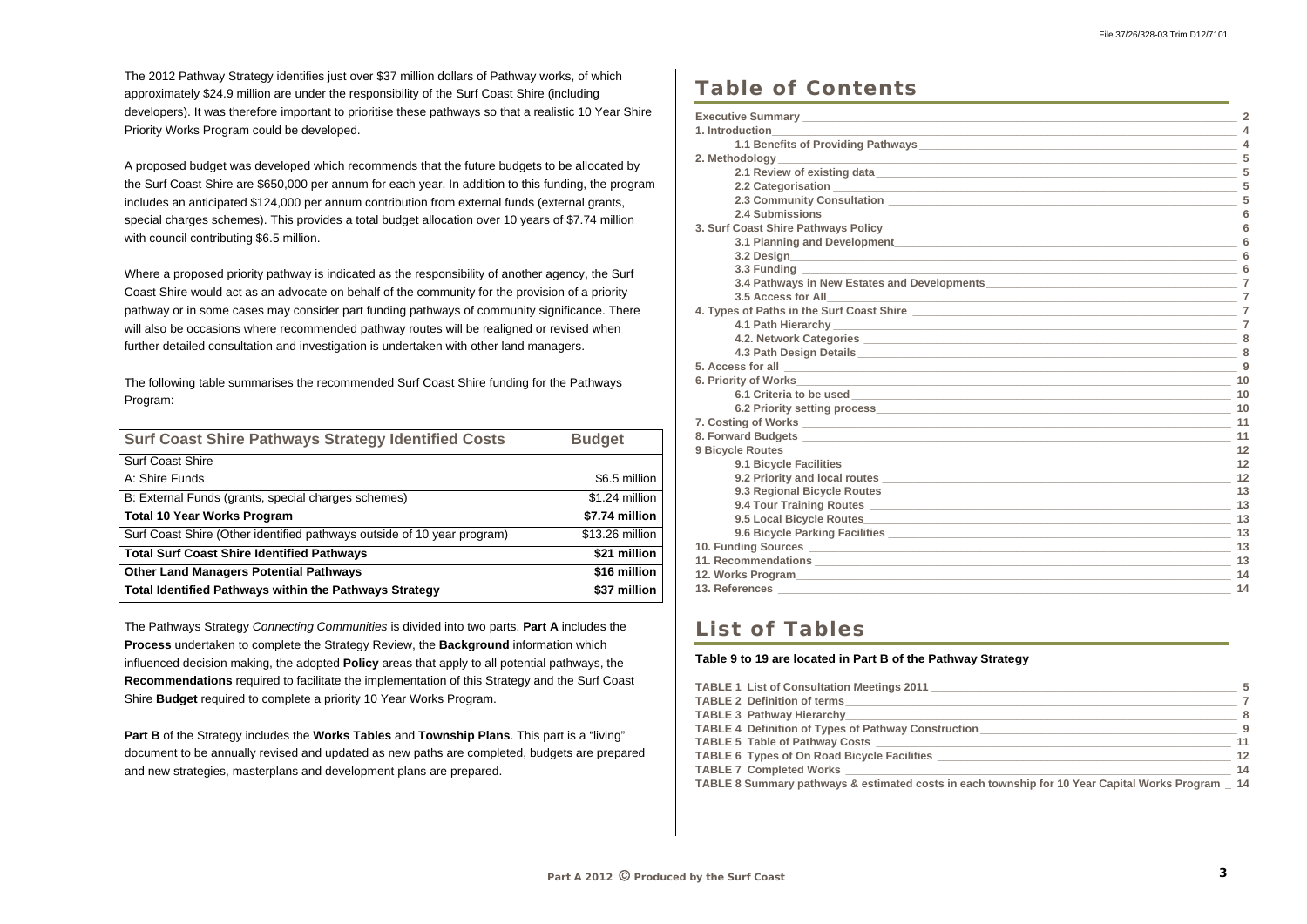## **Introduction**

The Surf Coast Shire is a rural municipality with a resident population of approximately 28,631. The forecast population for the Surf Coast Shire shows a rapid increase to over 44,000 residents by 2031. *(Source: forecast.id).* A significant reason for this increase is the "Seachange" phenomenon which brings with it many challenges to service the needs of a rapidly growing population.

The population grows significantly during holiday periods as the Surf Coast Shire is a major destination for weekend leisure and travel. The Shire has major population centres at Torquay, Anglesea, Lorne and Winchelsea, and other smaller townships along the coast and inland. The peak overnight population in many of the Surf Coast Shire's coastal towns can swell to 10 times the permanent population rate. *(Source: City of Greater Geelong Economic Indicators Bulletin 03/04).*

The Shire's attractions include extensive surf beaches, attractive bush scenery, the Otway Ranges and the world famous Great Ocean Road. As the Surf Coast Shire is close to Melbourne, the area attracts very high numbers of international and domestic tourists.

The region provides for a wide range of recreation activities but there is the need to develop a strategy to improve the provision of pathway facilities for walkers, cyclists and other pathway users.

A review of the 2006 Pathway Strategy was required given five years of works had been completed.

The need for pathway improvement is also acknowledged in recently completed strategies and programs including the Open Space Strategy, Road Safety Strategy, Great Ocean Road Trail Study, the Access and Inclusion Plan and the Walking School Bus Program.

Council has updated details of all existing pathways and produced township plans showing their current location. The existing pathways include footpaths, shared pathways, on road bike lanes and walking trails.

Council has a Pathways Group made up of staff from across its various Departments including Recreation, Rural Access, Infrastructure, Planning, Environment, Parks and Open Space and Community Development. This group undertook the review.

### **1.1 Benefits of Providing Pathways**

The Surf Coast Open Space Strategy prepared by the Surf Coast Shire in association with Robin Crocker and Associates identified many of the needs and benefits of a pathway system.

"**T***he health and environmental benefits of walking and cycling are well established and research indicates a significant demand for safe off-road recreational paths, preferably with opportunities for circuit walks and rides. Safe cycling (often on-road) in residential areas and to community facilities, schools, the foreshore and open space is also important.* 

**T***he Surf Coast Shire is well placed to improve walking and cycling opportunities and to reduce motorcar use, particularly near the coast. With improved access, particularly for pedestrians, parking along the coast can be reviewed with the potential to make parking areas less dominant and foreshores safer and more pleasant for users.* 

**S***urf Coast has good walking paths, eg the Surf Coast Walk, but few shared walking/bicycle paths and limited footpaths, particularly in parts of Anglesea and Torquay.*  **T***here are many opportunities to develop paths, particularly in the larger towns and popular visitor destinations. Where possible these should provide loop routes and link and upgrade existing paths and footpaths. The best opportunities are often along waterways and foreshores where impacts are acceptable.* 

**C***ouncil needs to ensure that sufficient land is acquired or set aside in open space to provide for paths to be constructed in the long-term.* 

**T***he Community Plan "Your Visions" process and meetings held for Open Space Strategy found that many people would like to see more footpaths and safer crossing of main roads, particularly the Great Ocean Road at Anglesea. This was also identified in the Access and Inclusion Plan.*  **S***ome towns do not have footpaths, sometimes leading to dangerous situations with people walking and pushing prams etc on fairly busy, narrow roads. In some areas residents have taken over 'nature strips' with rocks, barriers, plantings, and parked vehicles. This is inappropriate where access is impeded, and regulations, education and enforcement are desirable to retain public access (and limit planting to indigenous or other agreed species). Pedestrian access on at least one side of each road (except where there are obvious physical constraints such as steep slopes, or very little need for a path) is also desirable.* 

**A***s in other Shires, the Council recognises the need (and obligation under legislation) to provide access for all people in the community, particularly those with limited mobility.* 

**P***aths and facilities should be designed and constructed to meet disability standards and encourage use. There are, however, many current sites with uneven ground, inadequate facilities and paths with steep and rough surfaces unsuitable for a significant proportion of the population and visitors. Existing facilities should be progressively upgraded and steep and uneven paths need to be realigned and provided with non-slip surfaces."*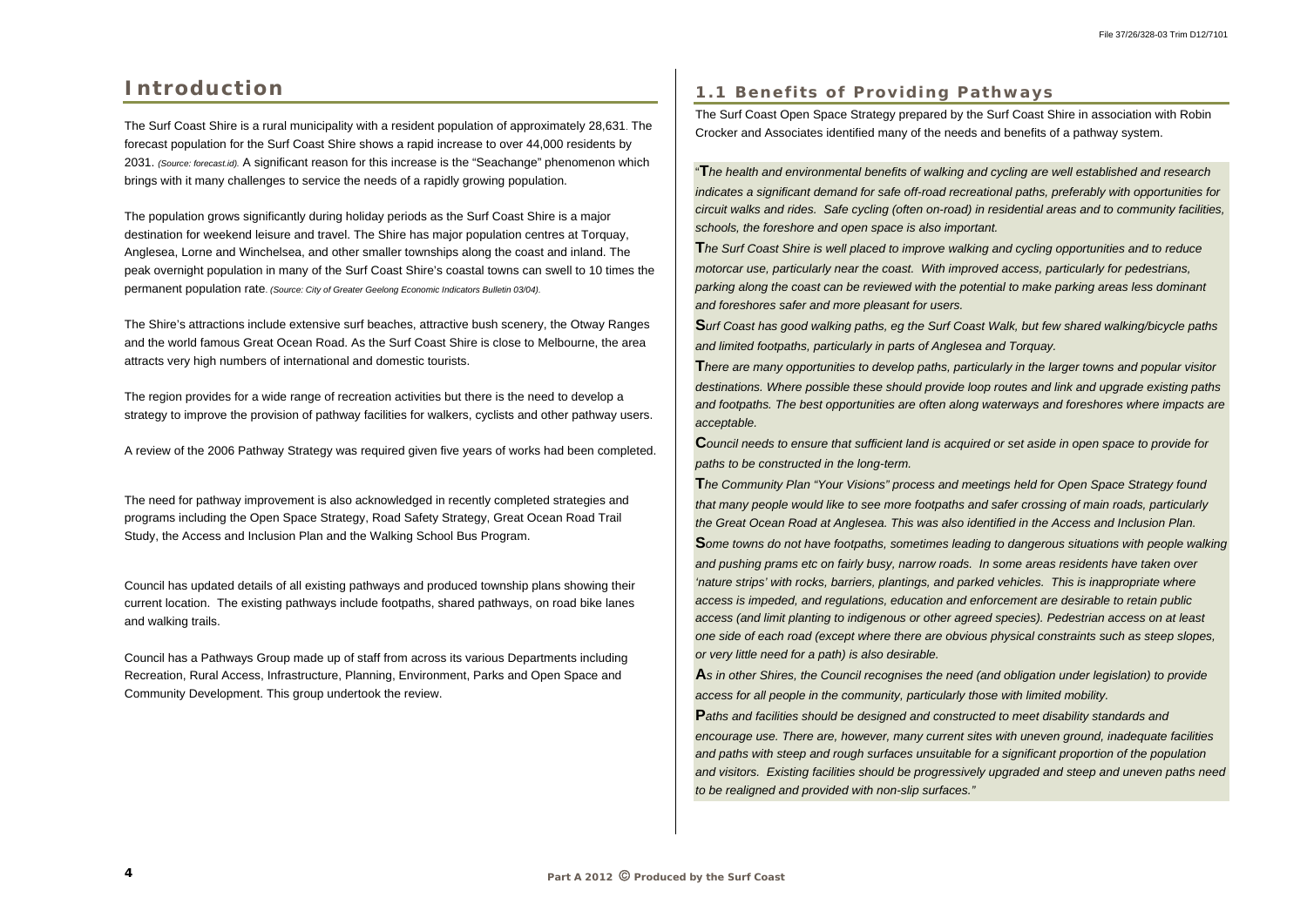Walking and cycling can provide direct personal benefits for individuals and significant community and economic benefits. The Shire can improve the recreation and travel experience of residents and visitors by improving walking and cycling opportunities and safety through better paths and trails.

Walking and cycling are popular, enjoyable, healthy, non-polluting, inexpensive, practical transport and recreation activities. Most people can use these forms of transport for at least a proportion of their travel needs and gain substantial personal benefits in health and cost savings. They also provide social interaction and contribute to environmental improvement. As fuel prices continue to rise, it is realistic that walking and cycling will, by means of necessity, be the required mode of transport whenever possible and practical. Reduced fuel consumption, less pollution and a greater appreciation of and respect for our natural environment will be obvious benefits. Cycling is a cheap form of transport, costing about 1c/km compared to over 50c/km for a car.

Cycling has often been seen only as a problem of road safety by traffic managers and not recognised as a means of achieving benefits for a range of Shire objectives such as health and recreation.

- $\bullet$ reduces cholesterol level
- $\bullet$ Reduces the risk of death from high blood pressure
- $\blacklozenge$ reduces the risk of heart disease by about 30%
- $\blacklozenge$ has a low risk of injury compared to many other recreation activities

Walking has only recently been recognised as a major tool in the fight against obesity and the sedentary lifestyle of many Australians. The concept of "walkable" communities is starting to gain the attention of communities, agencies and the Government. "Walkability" refers to enhancing the livability of an area by creating pathways that enable people to access all the facilities and features of that area without having to use a motor vehicle. Walkability infers a greater connection within that community as people are more able to walk and ride and in the process receive exercise and social connections. Walkable communities are more liveable communities and encourage healthier lifestyles for the people who live in them.

Walking and cycling are good for health. The Australian population has become inactive and health agencies now have to deal with the illness burden arising from this reduction in physical activity. A sedentary lifestyle can lead to coronary heart disease, stroke, obesity, and diabetes.

Regular exercise by walking and cycling:

The effectiveness of the Shire's Municipal Health Plan will be enhanced with a greater focus on building active and healthy communities. Activities such as walking and cycling promote exercise which reduces many health concerns.

Improved cycling opportunities can be expected to provide significant tourism benefits, improving cycling access to popular locations in the Shire, and increasing the length of stay of some visitors by extending recreation opportunities. The community push for path facilities will continue to grow as health, lifestyle, and environmental issues become a more important part of the local, state and national agenda.

# **2. Methodology**

The review of the Pathways Strategy has involved a considerable amount of consultation with the community, agencies and internally within the Surf Coast Shire. The model used has been integrated planning.

### **2.1 Review of existing data**

The basic information on the trails, paths and informal links is detailed in the 2006 Strategy and has been reviewed to identify paths completed since 2006. This extensive database has been mapped and compiled into tables that not only identify the type, length, width and location but also other information such as pavement material and condition.

### **2.2 Categorisation**

The Pathways have beem catergorised into the types of paths and trails to be used in Surf Coast Shire. The adoption of these trail hierarchies was made in the 2006 Strategy.

### **2.3 Community Consultation**

The current networks and links were identified on plans and taken to a series of community meetings. Community meetings were held in Torquay, Aireys Inlet, Anglesea, Winchelsea, Lorne and Moriac as well as similar meetings with Council staff and other agency land managers.

The following table lists the towns and dates for the various meetings.

### **TABLE 1 List of Consultation Meetings -2011**

|                |                       |                  | <b>Time</b>                     | <b>Venue</b>                   |
|----------------|-----------------------|------------------|---------------------------------|--------------------------------|
| No.            | <b>Township/Group</b> | <b>Date</b>      |                                 |                                |
| 1              | <b>Land Managers</b>  | Thurs 17         | $10am - 12 non$                 | <b>Surf Coast Shire Office</b> |
|                |                       | August           |                                 |                                |
| $\overline{2}$ | Torquay / Jan Juc /   | Thurs 11         | $10am - 12$ noon                | <b>Surf Coast Shire Office</b> |
|                | <b>Bellbrae</b>       | August           | and $7 \text{pm} - 9 \text{pm}$ |                                |
| $\overline{3}$ | Aireys Inlet /        | Wed 29 June      | $10am - 12$ noon                | <b>Aireys Inlet Community</b>  |
|                | Fairhaven             | and Sat 2 July   | $10am - 12$ noon                | Centre                         |
| 4              | Anglesea              | Monday 4 July    | $10am - 12$ noon                | <b>Anglesea Community</b>      |
|                |                       | 2011             |                                 | House                          |
| 5              | Winchelsea / Deans    | Tues 26 July     | $10am - 11am$                   | Winchelsea Senior              |
|                | Marsh / Moriac        |                  | and $7 \text{pm} - 8 \text{pm}$ | Citizens Centre                |
| 6              | Lorne                 | Wednesday 13     | $10am - 12$ noon                | <b>Lorne Senior Citizens</b>   |
|                |                       | <b>July 2011</b> |                                 | Centre                         |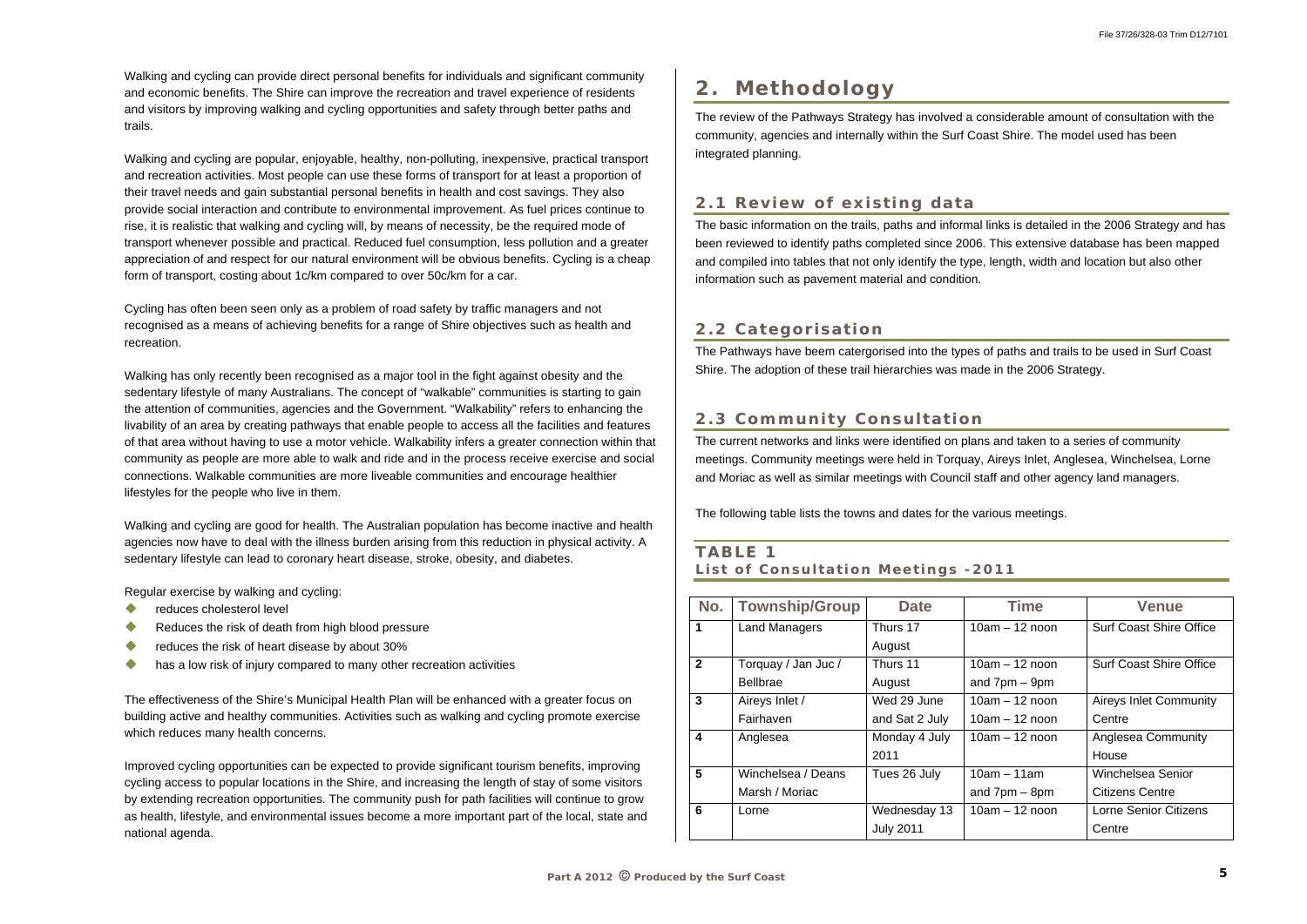### **2.4 Submissions**

In addition to the consultation session, there was an opportunity for people to make submissions either on line, or via Australia Post. By the closing date of 30 August 2011, 53 submissions had been received on line (refer D11/40715) and 31 written submissions had been received by post (refer D11/41122).

# **3. Surf Coast Shire Pathways Policy**

Pathways are an important part of the infrastructure of the Surf Coast Shire that have been identified through the community planning resulting in the Surf Coast Shire Community Plan, other strategic planning processes such as the Open Space Strategy and through the interest and involvement of the community in the consultation for this Pathways Strategy.

- $\blacklozenge$ Planning and Development
- $\blacklozenge$ Design
- $\bullet$ Funding
- ♦ Pathways in New Estates and Developments
- $\blacklozenge$ Access for All

The key requirement for the pathways is to develop infrastructure in all communities that will connect the communities and the people in those communities with the other facilities and services in those communities.

There are five important policy areas endorsed by the Surf Coast Shire through the development of this strategy. These policy areas are:

- $\blacklozenge$  Walkable - people can easily walk to the facilities and services they want to get to and also along the many features of interest in the Surf Coast Shire.
- $\blacklozenge$  Cyclable - people must be able to cycle to the facilities and services they want to get to and also along the many features of interest in the Surf Coast Shire.
- $\blacktriangle$  Accessible - pathways must be accessible for all users. They must be built so that people of all abilities can use them.
- $\bullet$  Permeable – the pathways must flow through an area so that places of interest can be directly accessed where appropriate.
- $\blacklozenge$  Safe and compliant with Australian Standards - pathway safety and road safety must be considered.

This Pathways Policy applies to new pathways that are being planned and developed.

### **3.1 Planning and Development**

- $\bullet$  Consistent with Council's strategic framework through the Council Plan, and engage the community where consultation is appropriate.
- $\blacklozenge$ Connected to key activity nodes.
- $\begin{array}{c} \bullet \\ \bullet \end{array}$  Connected to other pathways, regional trails, shared pathways and town paths.  $\begin{array}{c} \bullet \\ \bullet \end{array}$ Supported by infrastructure, such as end of journey facilities, signage, seating and drink
- fountains where appropriate.
- $\begin{array}{c} \bullet \\ \bullet \end{array}$  Integrated with the environment and with the character of the town in which the pathway is to be constructed.

Pathways will be planned in a manner that provides the appropriate infrastructure that meets the needs of the community.

The planning and development of pathways will be undertaken in a manner that ensures they are:

- $\bullet$ Maximise the number of users of the pathway.
- $\begin{array}{c} \bullet \\ \bullet \end{array}$  Have a suitable surface material for the major user groups purposes and the continuing use by all the people likely to use that pathway.
- $\blacktriangle$  Use materials of a high standard that is appropriate for the setting, the local community, and the character of the town.
- $\blacklozenge$  Consider, value and minimise environmental impacts during pathway construction and maintenance.
- $\bullet$  Have a width that is sufficient for all users of the path and that consideration is given to the comfort of the users and the constraints of the site.
- $\blacklozenge$  Provide consistent access so that people are able to use the pathways for their activities without having to constantly move off the surface for other users.
- $\bullet$ Engage the community in consultation where appropriate.
- Designed to cater for the anticipated higher levels of use of that particular pathway.
- $\begin{array}{c} \bullet \\ \bullet \end{array}$  Built to an accepted design standard so that they are economical to build and sustainable for maintenance and future replacement.
- $\blacklozenge$ Have good quality drainage so that paths are sustainable and easy to maintain.
- $\bullet$  Are compliant with Australian Standards (e.g. Austroads Part 13 Pedestrian facilities and Part 14 Bicycle facilities and access requirements).
- $\bullet$ Are accessible for people with all abilities.
- $\blacklozenge$  Are complimented by artistic features or landscape elements where possible to reduce the visual impact of the pathway.
- ۰ Consistent where possible, with the community vision for their town.

- $\bullet$  Providing funding for the implementation of the Pathways Strategy taking into consideration available budgets throughout each year of the implementation plan and in accordance with the priority areas in the Works Program.
- $\bullet$  Having a transparent and justifiable priority system that ensures that the community needs are met in an equitable and sustainable manner.

### **3.2 Design**

The design of pathways will be undertaken in a manner that ensures that they:

### **3.3 Funding**

The Surf Coast Shire will contribute resources to the implementation of the Pathways Strategy. The Shire will also commit to: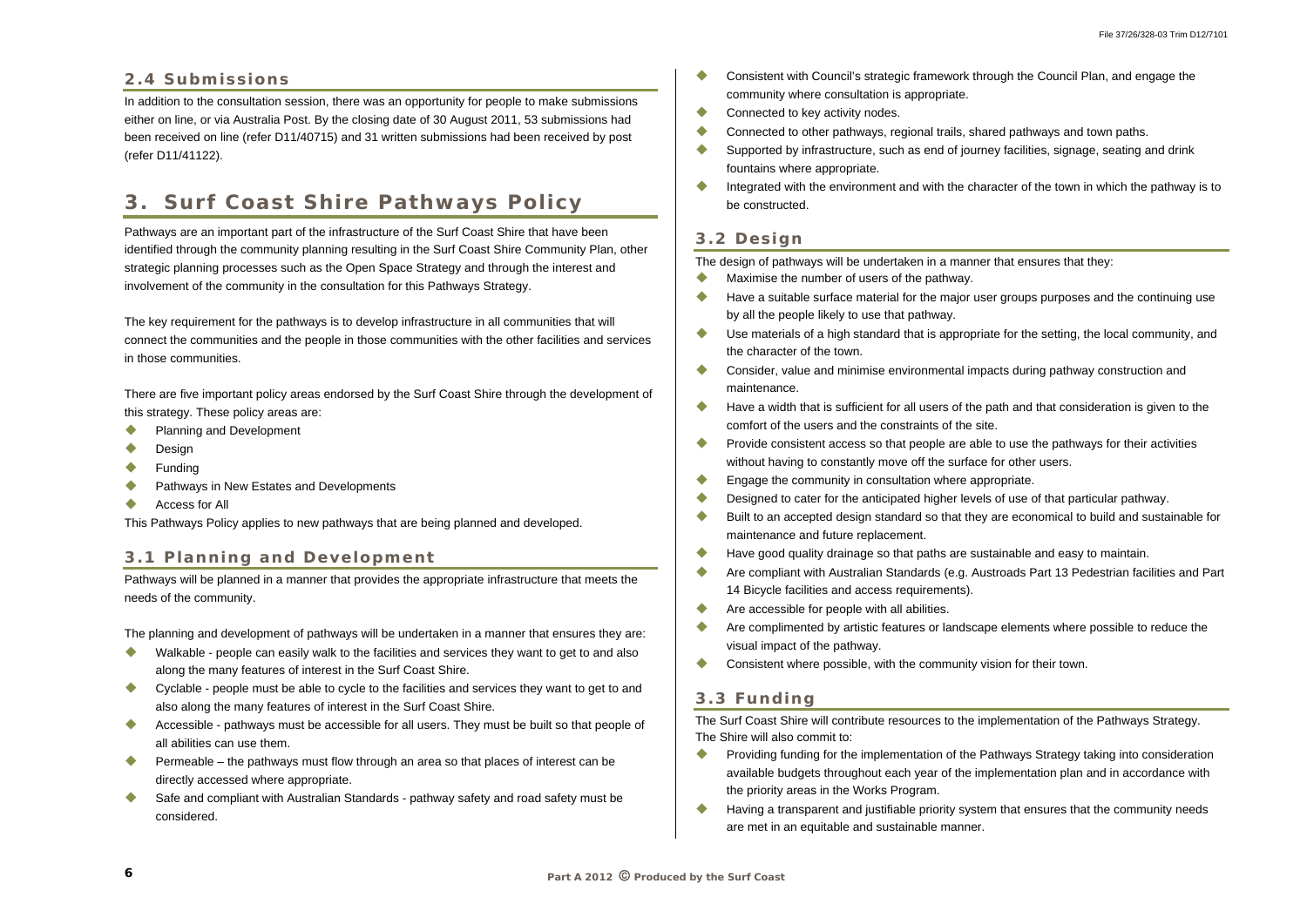- $\bullet$  Seek funding for regional pathways from State and Federal Government Departments and Agencies where there is a clear benefit to a range of visitors to the Shire.
- $\bullet$  Where possible seek contributions from the people who benefit most from the development of the pathways.
- $\bullet$  Ensure developers provide pathways in new estates that meet the guidelines and standards contained within Section 3.4 of this policy.
- $\bullet$  Seek fair contributions to the costs of new pathways from residents of local areas and neighbourhoods where the pathways are primarily of benefit to them.
- $\blacklozenge$  Advocating for the community to other land managers for the construction or upgrade of priority pathways on land owned or managed by others. The community can also be advocates to other levels of Government.

### **3.4 Pathways in New Estates and Developments**

Pathways in new estates and developments within the Surf Coast Shire will be planned, designed and implemented in the following manner:

- $\blacklozenge$ Adopt the principles of "walkabilty" in designing new estates or developments.
- $\blacklozenge$ Provide pathways as a basic requirement of the infrastructure for the development.
- Provide links with other pathways outside of the development.
- $\blacklozenge$ Provide permeability through the development and around the development.
- $\bullet$ Implement pathways to the standards outlined in the Surf Coast Shire Pathways Strategy.
- $\blacklozenge$ Link to other key nodes of activity such as bus stops, shops, schools or recreational areas.
- Provide footpaths on at least one side of the road on all roads apart from courts.
- $\blacklozenge$ Provide safe pedestrian access within the development.
- $\bullet$  Provide safe pedestrian access which connects outside of the estate or development including across roads.
- $\blacktriangle$ Provide pathways that are accessible to people with disabilities.
- $\blacklozenge$  That developers fund the planning, design and implementation of pathways within the development to the satisfaction of the Surf Coast Shire.
- $\bullet$ Provide other associated infrastructure with pathways such as seating and resting areas.
- $\blacklozenge$  Design pathways that are complimentary and where appropriate, reflect the character of the area.

- $\bullet$ Develop new pathways that are accessible to all abilities.
- $\blacklozenge$ Allow people to travel continuously on pathways.
- $\blacklozenge$ Meet the standards as outlined in sections 3.1, 3.2, 3.3 and 3.4 of this strategy.
- $\bullet$  Work in partnership with other agencies and land developers to ensure the policies in this strategy are implemented.
- $\bullet$  Ensure that encroachment does not occur on Surf Coast Shire owned or managed land that impedes access and future pathway development (e.g. Vegetation on nature strips and claims of adverse possession).
- $\bullet$  Support other agencies to ensure that encroachment does not occur on their owned or managed land that may impede access and the future development of pathways.
- Implement the outcomes of the Surf Coast Shire Street Furniture Policy and Footpath Trading Policy.
- $\bullet$ Provide multi-use pathways wherever possible.

These standards are a minimum and there will be numerous circumstances where the width of path will alter after consideration of local context.

### **3.5 Access for All**

The Surf Coast Shire will endeavor to:

# **4. Types of Paths in the Surf Coast Shire**

The various communities and agencies have identified many different types of pathways. In an effort to rationalize the types of works proposed, the following terms, hierarchy, types of construction and categories have been established.

### **4.1 Path Hierarchy**

The first element to be considered is the hierarchy of pathways or the scale and importance of different pathways used for different purposes.

A hierarchy has been identified which simplifies the range of paths being considered and relates them to the location, attributes and the potential users.

The following attributes and terms were considered in developing the hierarchy.

#### **TABLE 2 Definition of terms**

| <b>Wide</b>       | Desirable width of 2.0 m to 2.5 metr<br>adopted for use.                  |
|-------------------|---------------------------------------------------------------------------|
| <b>Smooth</b>     | An even surface over the width of th                                      |
| <b>Continuous</b> | That there are no major interruption                                      |
| <b>Sealed</b>     | That the pathway surface has a sea<br>standard gravel constructed to ensu |
| <b>Defined</b>    | The pathway can be easily identified                                      |
| <b>Navigable</b>  | The pathway can be identified at ke                                       |

res for multi use pathways. Minimum 2.0 m

**Sole** pathway.

**S** along the pathway.

lled surface of concrete, asphalt etc. (or high<br>*u*re longevity and reduce wear).

d within the landscape that it traverses.

**EXADIGE IS paintly points so that users can follow it.**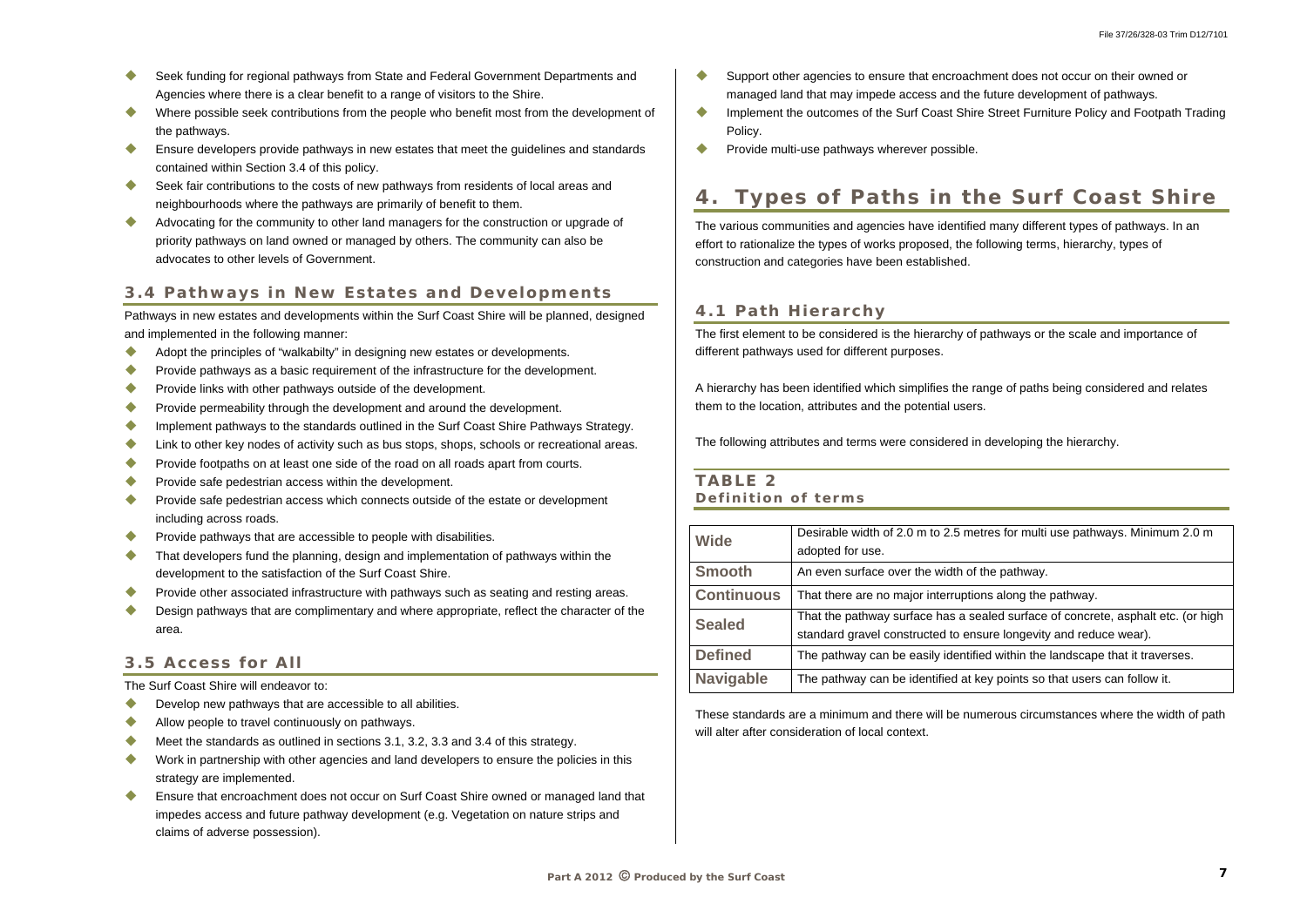The following table lists the various pathways identified for the Surf Coast Shire.

### **TABLE 3 Pathway Hierarchy**

|                                                                                                                               | <b>LOCATION</b>                                        |                                                       | <b>Intended</b>                             |                                                                   |
|-------------------------------------------------------------------------------------------------------------------------------|--------------------------------------------------------|-------------------------------------------------------|---------------------------------------------|-------------------------------------------------------------------|
|                                                                                                                               | <b>Attributes</b>                                      |                                                       | <b>User</b>                                 |                                                                   |
| <b>PATHWAY TYPE</b>                                                                                                           | <b>Township</b>                                        | <b>Rural links</b>                                    | <b>Natural areas</b>                        |                                                                   |
| <b>Regional Pathway</b><br>(Arterial / Primary)                                                                               | Wide to Very<br>Wide<br>Smooth<br>Continuous<br>Sealed | Wide<br>Smooth<br>Continuous<br>Formed and<br>drained | Wide<br>Continuous<br>Formed and<br>drained | Walkers<br>Cyclists<br>Motorised<br>wheelchairs<br><b>Skaters</b> |
| <b>Pathway Used</b><br>(See Table 4)                                                                                          | <b>MP</b>                                              | <b>MPG</b>                                            | <b>SPG</b>                                  |                                                                   |
| <b>Shared paths</b><br>(Connection / Secondary)                                                                               | Wide<br>Smooth<br>Continuous<br>Sealed                 | Smooth<br>Continuous                                  | Continuous                                  | Walkers<br>Cyclists<br>Wheelchairs                                |
| <b>Pathway Used</b><br>(See table 4)                                                                                          | <b>SP</b>                                              | <b>SPG</b>                                            | <b>NP</b>                                   |                                                                   |
| <b>Town Paths</b><br>(Footpaths)                                                                                              | Smooth<br>Continuous<br>Sealed                         | Continuous                                            | Continuous                                  | <b>Skaters</b><br>Walkers<br>Wheelchairs<br>Cyclists (U12)        |
| <b>Path Used</b><br>(See Table 4)                                                                                             | <b>TP</b>                                              | <b>TPG</b>                                            | <b>TPG</b>                                  |                                                                   |
| <b>Equestrian or</b><br>experiential<br>pathways<br>(Adventure or Nature)                                                     | Continuous                                             | Defined                                               | Navigable                                   | Horses<br>Walkers<br>Cyclists                                     |
| Path used<br>(See table 4)                                                                                                    | TPG                                                    | <b>NP</b>                                             | <b>NP</b>                                   |                                                                   |
| <b>On road Bicycle</b><br><b>Routes</b><br>Specific routes identified<br>as either Local Bike Route<br>or Regional Bike Route | Continuous                                             | Continuous                                            | Continuous                                  | Cyclists                                                          |

### **4.2 Network Categories**

A network of proposed Pathways and Bicycle Routes has been developed for the Shire. The network includes the following categories:

**Regional Pathways:** These are pathways of a regional significance that have been identified by other agencies or have a major significance for the Shire in providing primary or arterial connections and links. These pathways will be available for multi-purpose use. **Shared Pathways:** These secondary or connector routes have been identified in each of the major towns. They form the major links across towns and to activity centres and facilities. They have been identified as pathways or multi-purpose paths that can be used by pedestrians, cyclists and other users such as roller-bladers and skaters.

**Town Pathways:** A path network for each major town has been identified building on the existing path network. These paths are suitable for pedestrian use but children under 12 are now permitted to cycle on these paths unless otherwise specified. A minimum width of 1.5 to 1.8 m is recommended to allow for passing and social walking in groups.

**Bicycle Routes:** These are on road bicycle lanes and routes that have been identified. The type of facility provided on each road will be determined by the available space on the road. Austroads Part 14 (Bicycles) lists several types of on road bicycle treatments that could be used. The details of the type of works that could be undertaken are listed separately in Table 6 *(page 12)*.

### **4.3 Path Design Details**

There has been considerable discussion on the widths of paths to be used in the Surf Coast Shire. Reference was made to AustRoads Guide to Traffic Engineering Practice (Part 13 Pedestrians and Part 14 Cycling), the Shire's Open Space Strategy, the Planning Scheme Clauses 56.07 and 56.04, AS 1428 Design for access and mobility, Auspec-Cycle Way and Pathway Design DM8 and the Surf Coast Shire Subdivision Development Manual.

# **LORNE COASTAL**  $conv \in u$ <sub>i</sub> $\in u$  $ACCESS$ THWAY WITH GREAT VIEWS

The following path widths have been determined by the Surf Coast Shire as providing the most affordable paths for the Shire whilst still providing an appropriate pathway for the users.

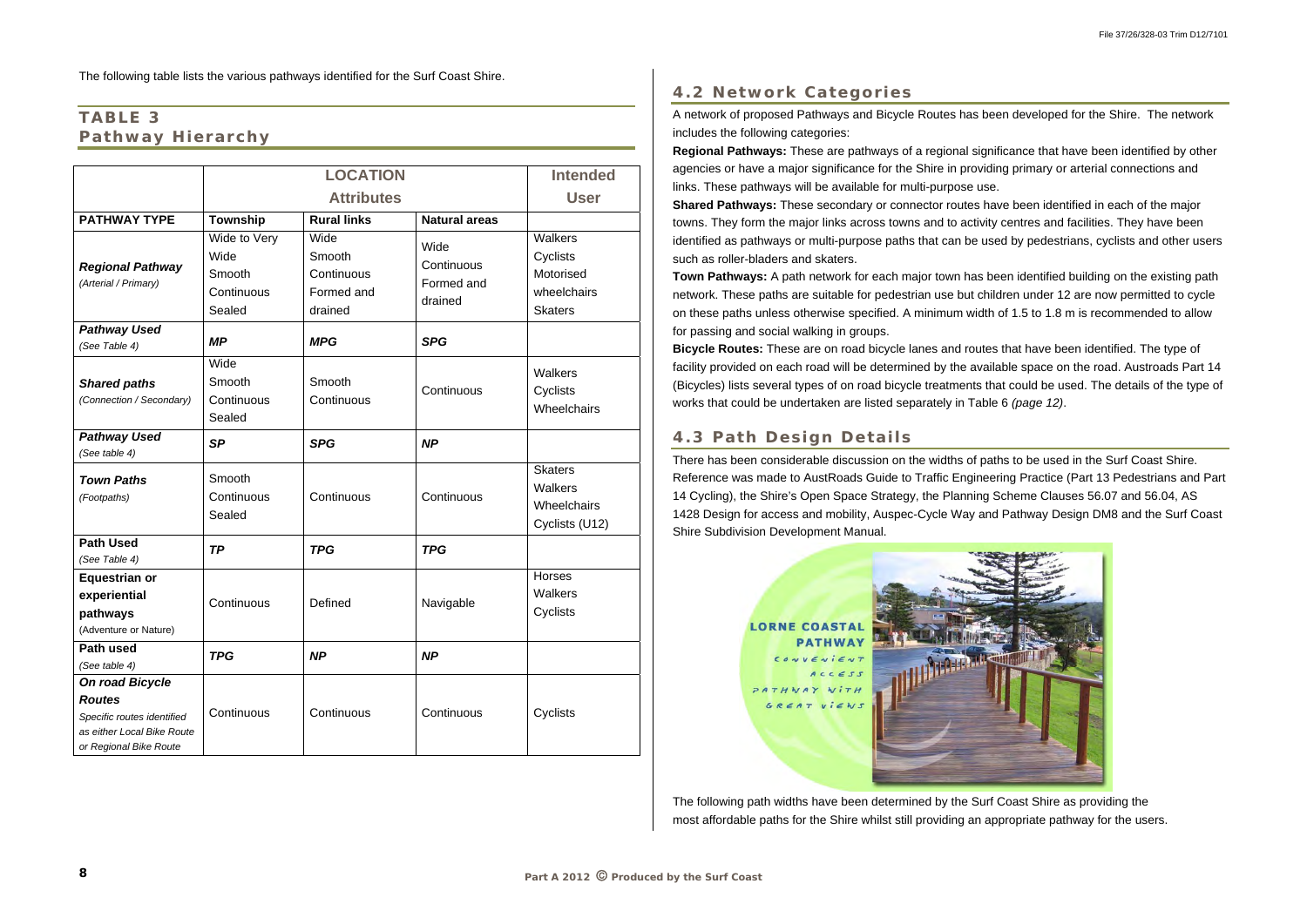### **Table 4 Definition of Types of Pathway Construction**

| <b>Name</b>               | <b>Network Category</b>    | <b>Details</b>                              |
|---------------------------|----------------------------|---------------------------------------------|
| Major Path                | <b>Regional Link</b>       | $2.0 - 2.2$ m or wider, concrete /          |
| <b>MP</b>                 |                            | asphalt                                     |
| Major Path Gravel         | <b>Regional Link</b>       | 2.0 m gravel surface with crushed rock      |
| <b>MPG</b>                |                            | base                                        |
| Shared pathway            | <b>Shared Paths</b>        | At least 1.8 to 2.0 m wide concrete /       |
| <b>SP</b>                 |                            | asphalt                                     |
| Shared Pathway gravel     | <b>Shared Paths</b>        | At least 1.8 to 2.0 wide with gravel        |
| <b>SPG</b>                |                            | surface and crushed rock base               |
| Pathway natural           | Pathway in natural areas   | Not necessarily constructed but can be      |
| <b>NP</b>                 |                            | followed                                    |
| <b>Town Path</b>          | Footpaths within towns for | Minimum 1.5 to 1.8 m wide constructed       |
| <b>TP</b>                 | local access.              | in concrete / asphalt.                      |
| <b>Town Path Gravel</b>   | Footpaths within towns for | Minimum 1.5 m wide constructed in           |
| <b>TPG</b>                | local access.              | gravel                                      |
| Town Path Commercial area | Paths that pass through    | There should be at least a minimum          |
|                           | commercial areas will have | 1.8 to 2.0 m wide clear thoroughfare in     |
|                           | different widths for needs | these areas. This is to be a continuous     |
|                           | relating to the commercial | line of travel from the building line (plus |
|                           | activity eg sidewalk cafes | additional 700 mm overhang for              |
|                           | etc                        | vehicles and trading zone allowance         |
|                           |                            | where applicable).                          |
|                           |                            | The clearance envelope should also be       |
|                           |                            | at least 2.5 m high with nothing            |
|                           |                            | encroaching into that envelope.             |

## **5. Access for All**

- $\bullet$ Develop new pathways that are accessible to all abilities.
- Allow people to travel continuously on pathways.
- $\bullet$ Meet the standards as outlined in sections 3.1, 3.2, 3.3 and 3.4 of this strategy.
- Work in partnership with other agencies and land developers to ensure the policies in this strategy are implemented.
- Ensure that encroachment does not occur on Surf Coast Shire owned or managed land that impedes access and future pathway development (e.g. Vegetation on nature strips and claims of adverse possession).
- Support other agencies to ensure that encroachment does not occur on their owned or managed land that may impede access and the future development of pathways.
- Implement the outcomes of the Surf Coast Shire Street Furniture Policy and Footpath Trading Policy.
- $\bullet$ Provide multi-use pathways wherever possible.

### ENJO' WALKING ENCOURAGIN  $A C TiV E$  $H \subseteq A L T H$  $commuvitis$



The Pathways Strategy has been developed using the principals outlined in the Surf Coast Shire's Access and Inclusion Plan. The Pathway Strategy also has a policy statement directly developed for Access for All. The Surf Coast Shire is committed to providing services and facilities that meet the needs of the whole community. The Surf Coast Shire has a committee that provides advice in relation to disability issues. This committee is called the Advisory Committee on Disability (ACoD). A number of members of this committee were actively involved in the consultation process for the Pathways Strategy.

By providing pathways that meet Access for All standards the whole community benefits. The following issues were raised in the consultation process in relation to access. The Surf Coast Shire will endeavor to: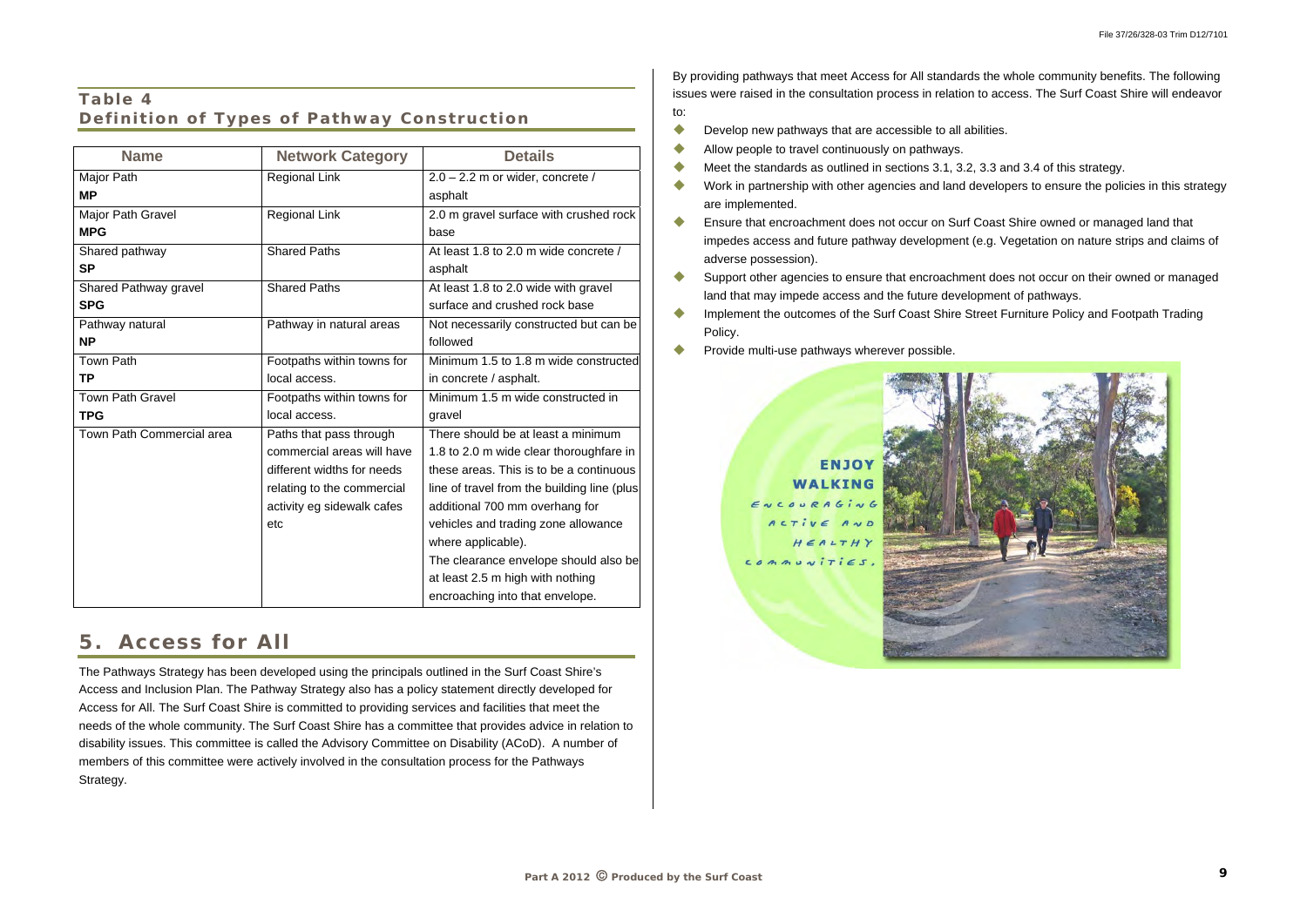# **6. Priority of Works**

### **6.1 Criteria to be used**

The cost of the new path works will be substantial and will be constructed over many years. A system of prioritizing the works has been developed to identify priority projects for inclusion in a 10 Year Pathway Work Program. The total 10 Year Program is shown in Tables 9 to 19 of Part B of this report. The complete Pathways Works Program is filed separately; staff can view it at D11/55102, or by contacting the Manager Engineering Services on 5261 0600.

The following criteria list is for use for new sections and complete upgrade sections of pathway. The priority for repair and maintenance of existing sections of path should be determined by other systems related to the life expectancy and serviceability of the paths.

|   | Strategic importance / Transport Linkages                                           | 40% |
|---|-------------------------------------------------------------------------------------|-----|
|   | Considerations include links to existing pathways, links to key services and public |     |
|   | transport.                                                                          |     |
| 2 | Usage / Need                                                                        | 20% |
|   | Considerations include proximity of primary destinations, evidence of use.          |     |
| 3 | Safety / Environmental                                                              | 20% |
|   | Consideration - does it reduce conflict between path users and road traffic? What   |     |
|   | is sight distance like? Will consideration reduce impact on the environment?        |     |
| 4 | <b>Community Desire</b>                                                             | 20% |
|   | Is there strong community desire?                                                   |     |



### **6.2 Priority setting process**

Each section of proposed trail has been considered for each of the above criteria.

To aid the process, the paths were identified according to their category as either regional, shared path, town path or as a bicycle route.

Regional Pathways are more likely to be identified in the Council Plan and Master Plans and have a greater ability to attract external funding than Shared Paths and Town Paths. For these reasons these regional paths will generally always have a higher priority number than other categories of paths.

Shared Paths and Town Paths are more likely to have community involvement in path planning and in construction because of the local benefit. The community consultation process used during development of this Strategy identified a number of community priorities and these have been given considerable weighting.

Communities can increase the priority for paths in their areas by becoming involved in the planning and construction of the pathway.

The pathway priorities will be reviewed annually. The review process will involve consideration of all pathways works undertaken during the year and any feedback on pathways from community consultation and resident feedback which may change some of the priority factors and the types of pathways constructed.

> **PATHWAY LINKS**  $INTEREST$

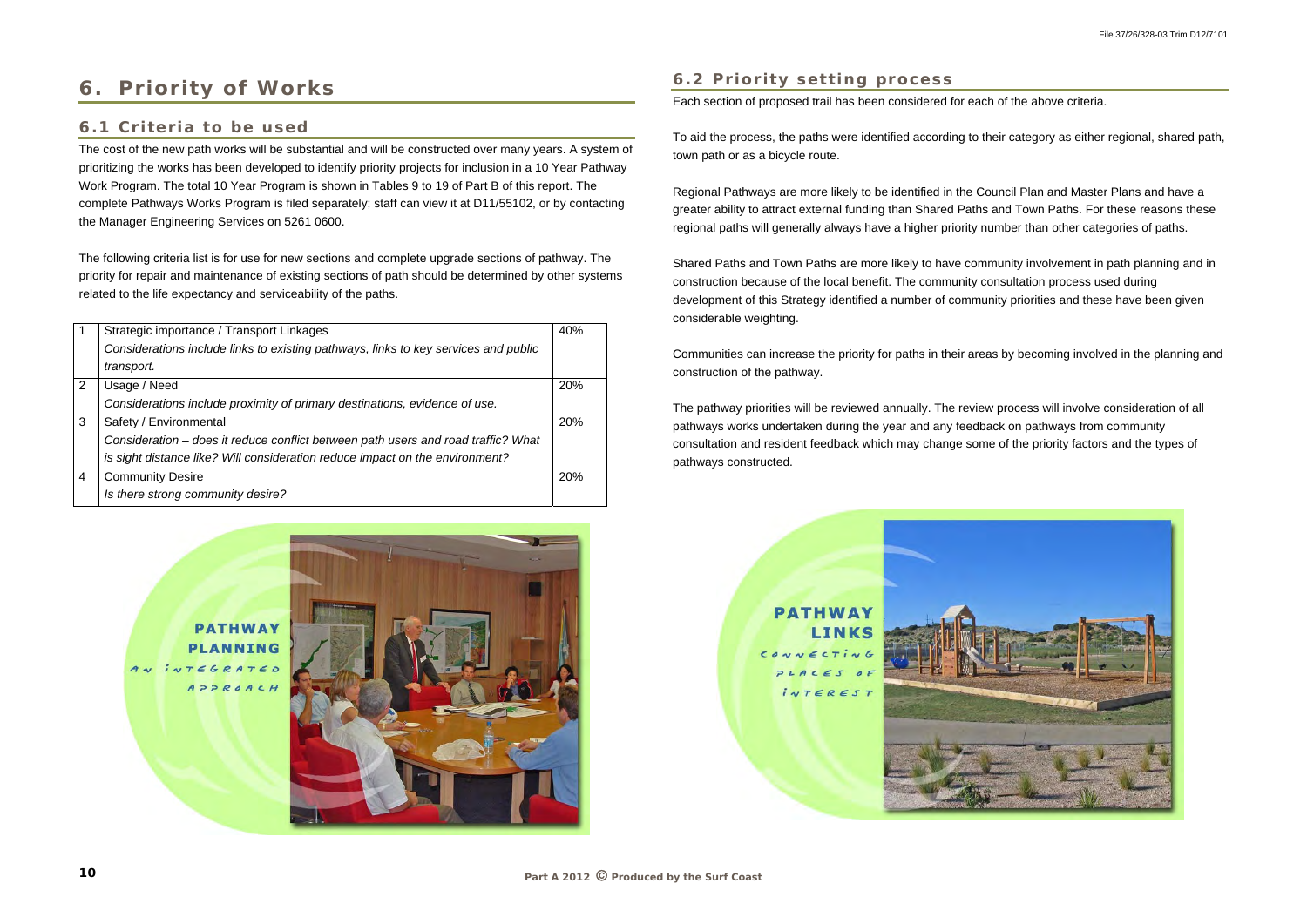# **7. Costing of Works**

The indicative cost for the different types of works has been identified in the following Table 5.

These costs are based on the figures prepared by the Surf Coast Shire. The costs reflect the greater travel distances and higher material and construction costs applicable to more remote areas.

These costs were applied to each of the sections of proposed and upgraded paths according to the type of path to be used.

Regional Paths have the highest standard of construction and therefore are the most expensive. These paths also have the most likelihood of attracting external funding.

Shared Paths are key elements in the township path network, they are used by a wide range of users and have a high standard of construction.

Town Paths are not as critical in the network and serve a smaller range of users.

Town Paths in places such as Torquay, Jan Juc, Anglesea and Winchelsea that are likely to cater for larger numbers and are located in more urban settings, have been identified as town paths with a sealed surface. Sealed Town paths have also been recommended in Lorne because of its very steep slopes where gravel could be dangerous.

Other less urbanized towns such as Aireys Inlet and Moriac have been identified with gravel town paths. Each pathway regardless of location should be individually considered on its own merits during the detailed design stage. Pathways need to be designed to meet the individual needs of the path reflecting such things as use, users, location, setting and environmental considerations.

### **TABLE 5 Table of Pathway Costs**

| <b>Name</b>                 | Indicative cost per lineal metre<br>2010/2011 |
|-----------------------------|-----------------------------------------------|
| Major Path MP               | \$255 / m plain concrete                      |
| Major Path Gravel MPG       | \$90/m                                        |
| Shared pathway SP           | \$240/m                                       |
| Shared Pathway gravel SPG   | \$70/m                                        |
| Pathway natural NP          | $$1 / m$ for signs                            |
| Town Path TP                | \$220/m                                       |
| Town Path Commercial area   | $\overline{\phantom{0}}$                      |
| <b>Town Path Gravel TPG</b> | \$55 / m                                      |

*Note: These are average path construction costs applicable to rural areas.* 

*It is expected that there will be variations depending on the accessibility of the area.* 

# **8. Forward Budgets**

The Pathway Strategy identifies just over \$37 million dollars of Pathway works, of which approximately \$20 million are under the responsibility of the Surf Coast Shire (including developers). It was therefore important to prioritise these pathways so that a realistic 10 Year Shire Priority Works Program could be developed.

A proposed budget was developed which recommends that the future budgets to be allocated by the Surf Coast Shire \$650,000 per annum for each year. In addition to this funding, the program includes a \$124,000 per annum contribution from external funds (external grants, special charges schemes\*). This provides a total budget allocation over 10 years of \$7.74 million with council contributing \$6.5 million.

Where a proposed priority pathway is indicated as the responsibility of another agency, the Surf Coast Shire would act as an advocate on behalf of the community for the provision of a priority pathway or in some cases may consider part funding pathways of community significance. There will also be occasions where recommended pathway routes will be realigned or revised when further detailed consultation and investigation is undertaken with other land managers.

The following table refers to Surf Coast Shire funds and the proposed distribution of these funds based on the anticipated Shire funding levels over ten years:

| <b>Pathway Category</b>              | <b>Annual Budget (Year 1-10)</b> |                         |
|--------------------------------------|----------------------------------|-------------------------|
| <b>Regional Pathways</b>             | \$100,000                        | <b>Shire Allocation</b> |
|                                      | \$50,000                         | <b>External Funds</b>   |
| <b>Shared Pathways</b>               | \$340,000                        | <b>Shire Allocation</b> |
|                                      | \$34,000                         | <b>External Funds</b>   |
| <b>Town Pathways</b>                 | \$200,000                        | <b>Shire Allocation</b> |
|                                      | \$40,000                         | <b>External Funds</b>   |
| <b>Bicycle Routes</b>                | \$10,000                         | <b>Shire Allocation</b> |
| <b>Surf Coast Shire Contribution</b> |                                  | \$650,000 per annum     |
| <b>External Funds</b>                |                                  | \$124,000 per annum     |
| <b>TOTAL BUDGET</b>                  |                                  | \$774,000 per annum     |

*Note: It is expected that these budget allocations will increase in line with CPI increases* 

*\*It is Council policy to collect a special rate or charge (in line with the Local Government Act) from property owners who receive special benefit from necessary infrastructure improvements. A determination is made of the "special benefit" that the owner contributes, and Council contributes to the wider "community benefit".*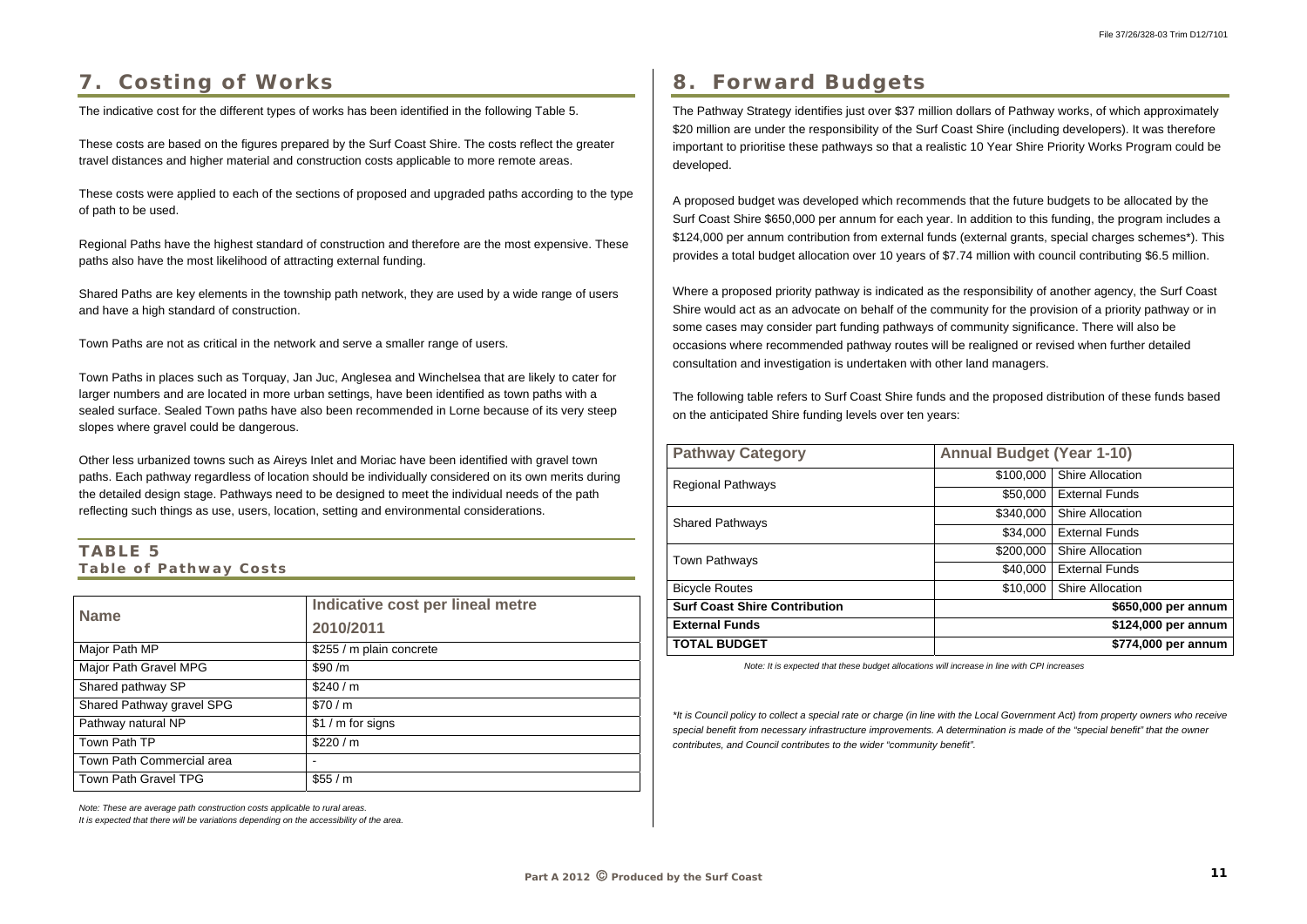### **Whole of Life Costs**

The estimated budgets refer to the initial capital expenditure required and do not reflect the "whole of life" costs associated with the implementation of the proposed works.

The 10 Year program proposed for implementation by the Shire includes sealed or concrete pathways and gravel pathways. The annual costs of maintaining concrete or sealed paths is nominal - less than 1% - to cover the repair of isolated damage.

The annual cost of gravel paths is higher. If a resheet is allowed for every 10 years (similar to the current gravel road program) and regrading every 3 years, it is estimated that the annual operating cost is in the order of 6% of the capital investment. Funds for the provision of this operating cost will need to be taken into consideration progressively from year 2.

#### **9.Bicycle Routes**

This strategy is primarily focused on the off road paths and trails in the Shire that can be used by walkers and cyclists. However the needs of cyclists can also be accommodated by using on road routes.

### **9.1 Bicycle Facilities**

The standards to be used for Principal and Local bicycle on road facilities are based on Austroads Guide to Traffic Engineering Practice Part 14 Bicycles, 1999 and the relevant section of this guide is identified in Table 10. Only the most likely standards have been identified in this report and Austroads Part 14 should be referred to in all other situations. The need for these facilities applies to roads with greater than 3000 Vehicles per day (VPD).



### **TABLE 6 Types of On Road Bicycle facilities**

| <b>Type of On Road Bicycle Treatment</b>               | Cost      |
|--------------------------------------------------------|-----------|
| <b>Exclusive Bicycle Lanes (EBL)</b>                   | Cost \$1  |
| The preferred treatment for cyclists. Motor travel and | constru   |
| parking is not permitted. A width in range of 1.2 m to | surface   |
| 2.5 m with the desirable width of 1.5m.                |           |
| <b>Bicycle and Parking Lane (BPL)</b>                  | Cost \$6  |
| Provides improved condition for cyclists and           |           |
| includes allowance for door opening. For use on low    |           |
| speed roads with a range of lane widths from           |           |
| absolute minimum of 3.7 m to 4.5 m with 4.0m being     |           |
| desirable                                              |           |
| <b>Advisory Edge Treatments</b>                        |           |
| Line and Symbol Treatment (ETL)                        | \$1000    |
| Consists of lines and symbols marked on roadway.       | per Bic   |
| Used where space cannot be obtained by other           | four line |
| means and advises road users that cyclists use the     | symbol    |
| road. Requires a minimum of 3.0 m lane to allow for    | kilomet   |
| 1.2 m space for cyclist and parking.                   |           |
| <b>Symbol only treatment ETS</b>                       | Cost \$2  |
| Consists of symbol on road near kerb with              |           |
| accompanying sign. Can be used in conjunction with     |           |
| Wide Kerb side Lanes (WKSL)                            |           |
|                                                        |           |
| <b>Signs SNS</b>                                       | Signs h   |
| Signs such as "Caution Cyclist" signs and similar      | per kilo  |
| signs can be used to identify existing roads and       |           |
| routes which can be used by cyclists.                  |           |

*Note: 1. Many of the roads in some towns have a very narrow seal and there is no sealed provision for cyclists. The cost of sealing would be beyond available funds. In these cases the use of signs would be required. 2. Shoulder sealing is recommended for particular sections of road. However, in nearly all cases the work would be undertaken as part of the road works to upgrade the road surface or to widen the road for road safety purposes and should not be considered as a bicycle only cost.* 

### **9.2 Priority and local routes**

VicRoads funding guidelines identify Priority Routes (Regional Bike Routes and Local Bike Routes) that will provide the arterial network for cycling within towns and which will receive priority funding. There is also a need for local routes within towns.

st \$10,500 per kilometre for construction of additional road face of 1.5m

st \$6,500 per kilometre

000 per km per line and \$140 Bicycle symbol. There will be Ines required and at least six nbols. A cost of \$5000 per meter

st \$2,500 per kilometer

Ins have been costed at \$750 · kilometre.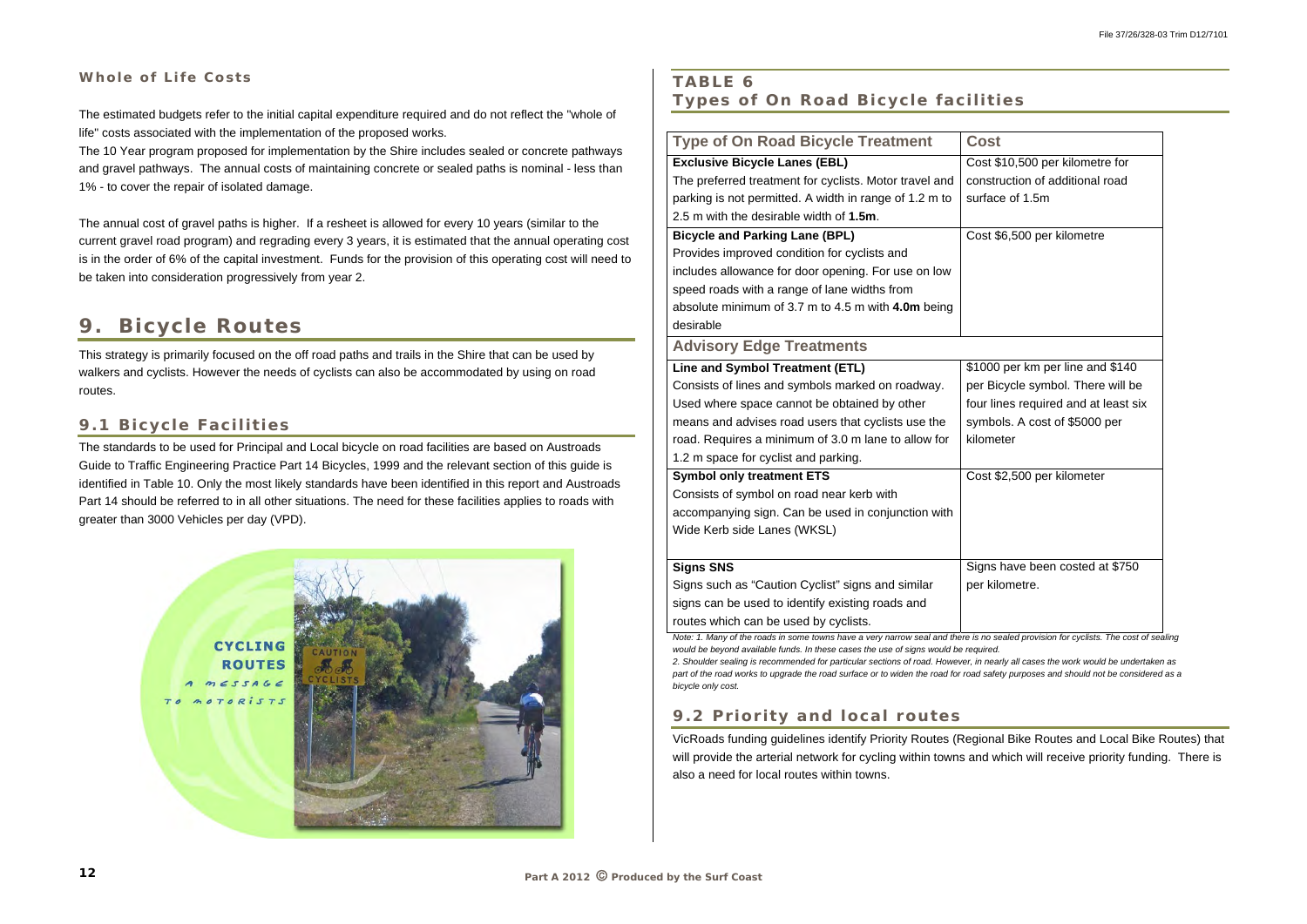### **9.3 Regional Bicycle Routes**

The Great Ocean Road, Surf Coast Highway, Anglesea Road, Winchelsea-Deans Marsh Road, Lorne-Deans Marsh Road, Cape Otway Road and the Princes Highway are the major roads connecting most of the towns within the Shire.

#### **9.3.1 Great Ocean Road**

The Great Ocean Road has been identified as a major bicycle route and a plan for a trail, mostly along the road shoulders, has been prepared by the Barwon Region Bicycle Council for further development. VicRoads has been progressively improving the shoulders on this road.

As the Great Ocean Road passes through most of the major towns in the Shire many of the priority routes for bicycles are located on this road.

#### **9.3.2 Cape Otway Road**

Cape Otway Road has been identified as a bicycle route providing a connection to Colac and the SouthWest. This road route has been identified because of the heavy traffic on the Princes Highway.

### **9.4 Touring Training Routes**

The Shire has already identified 30 different bicycle touring rides covering 855 kms of cycle touring routes and these have been promoted through a map brochure. The Surf Coast Shire is also a popular destination for road training and racing.

### **9.5 Local Bicycle Routes**

On road bicycle routes within the major townships in the Shire have been identified. A major factor in locating the routes is to provide bicycle access to destinations such as schools and other facilities.

- $\bullet$ VicRoads
- $\blacklozenge$ Department of Sustainability and Environment
- $\blacktriangle$ Great Ocean Road Coast Committee
- $\triangle$ Parks Victoria
- $\bullet$ Community and other State Grants
- $\bullet$ Commonwealth Grants
- $\bullet$ Sport and Recreation Victoria
- $\blacktriangle$ Business Victoria
- $\bullet$ Catchment Management Authority
- $\blacktriangle$ Communities and Service Clubs
- $\bullet$ Private sponsorship and advertising

### **9.6 Bicycle Parking Facilities**

The installation of bicycle parking facilities at key destinations in all towns is required to reduce the dependence on vehicles and reduce the congestion in carparks. The location of rails will be determined in consultation with traders and local cyclists.

#### **10.Funding Sources**

There are numerous funding sources available for path works. The major source will be Surf Coast Shire through the Capital Works Program or through Special Charge Schemes that require a contribution from owners of property that benefit as a result of the works.

Path works in new developments should be funded by the property developers as part of their marketing of the properties as "walkable" and liveable communities and through developer contributions. Developers should also adhere to the policies outlined in this strategy.

Funding is also available from several Government agencies and other sources.

Possible funding sources include:

#### **11.Recommendations**

The following Recommendations are made to facilitate the implementation of the Pathways Strategy.

- 1. Pathways identified in this revised strategy be adopted by the Surf Coast Shire as a key component of the Shire's infrastructure and included in future development activities.
- 2. That the Surf Coast Shire Pathways Policy outlined in this strategy be adopted by Council and used for the planning, development and implementation of future pathways.
- 3. The concept of Walkability and Walkable Communities be adopted as a guiding principle in future planning.
- 4. The priority setting process be adopted as a means of determining priorities over the range of pathways proposed.
- 5. That pathways to be constructed by developers be consistent with Surf Coast Shire Subdivision Design Guidelines.
- 6. The following recommendations on capital expenditure funding of future projects be endorsed in principle and reviewed annually.

| <b>Pathway Category</b>              | <b>Annual Budget (Year 1-10)</b> |                         |
|--------------------------------------|----------------------------------|-------------------------|
| <b>Regional Pathways</b>             | \$100,000                        | <b>Shire Allocation</b> |
|                                      | \$50,000                         | <b>External Funds</b>   |
| <b>Shared Pathways</b>               | \$340,000                        | <b>Shire Allocation</b> |
|                                      | \$34,000                         | <b>External Funds</b>   |
| <b>Town Pathways</b>                 | \$200,000                        | <b>Shire Allocation</b> |
|                                      | \$40,000                         | <b>External Funds</b>   |
| <b>Bicycle Routes</b>                | \$10,000                         | <b>Shire Allocation</b> |
| <b>Surf Coast Shire Contribution</b> |                                  | \$650,000 per annum     |
| <b>External Funds</b>                |                                  | \$124,000 per annum     |
| <b>TOTAL BUDGET</b>                  |                                  | \$774,000 per annum     |

*Note: It is expected that these budget allocations will increase in line with CPI increases*